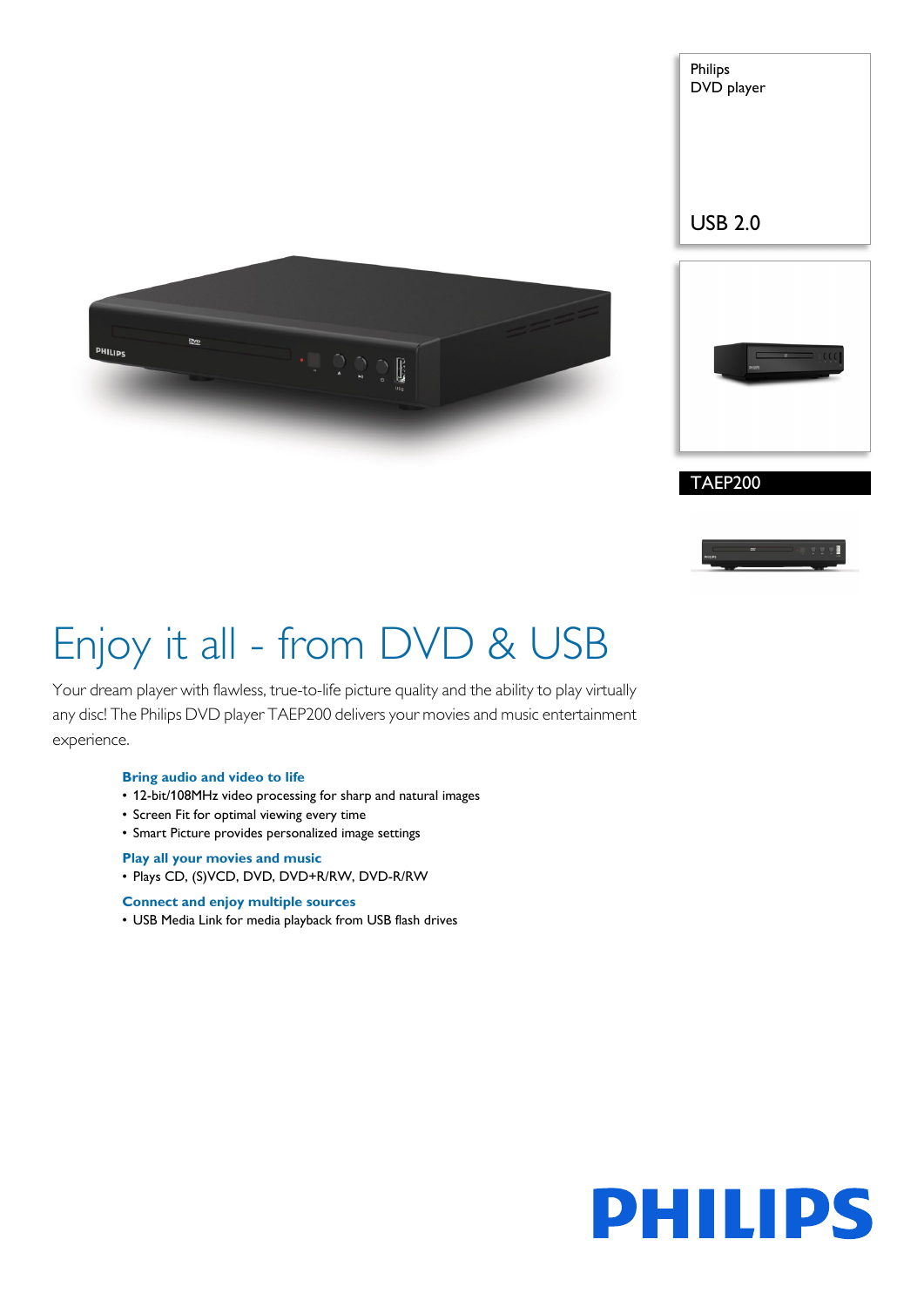# **Highlights**

## **12-bit/108MHz video processing**

without with

12-bit Video DAC is a superior Digital-to-Analogue-Converter that preserves every detail of the authentic picture quality. It shows subtle shades and smoother graduation of colors, resulting in a more vibrant and natural picture. The limitation of the usual 10bit DAC become in particular apparent while using large screens and projectors.

## **Plays it all**



Play virtually any disc you want - whether they be CDs, (S)VCDs, DVDs, DVD+R, DVD-R,

DVD+RW or DVD-RW. Experience unbeatable flexibility and the convenience of playing all your discs on one device.

#### **Screen Fit**



Whatever you're watching, and on any TV, Screen Fit ensures that the picture fills the whole screen. Annoying black bars on the top and bottom are eliminated, without any tedious manual adjustments to make. Simply press the Screen Fit button, choose the format and enjoy your movie in full-screen

### **USB Media Link**



The Universal Serial Bus or USB is a protocol standard that is conveniently used to link PCs, peripherals and consumer electronic equipment. With USB Media Link, all you have to do is plug in your USB device, select the movie, music or photo and play away.

## **Smart Picture**



Smart Picture provides the optimum picture settings for color, brightness, saturation, contrast, sharpness, and so on, to enhance your overall viewing experience at all times.

TAEP200/12